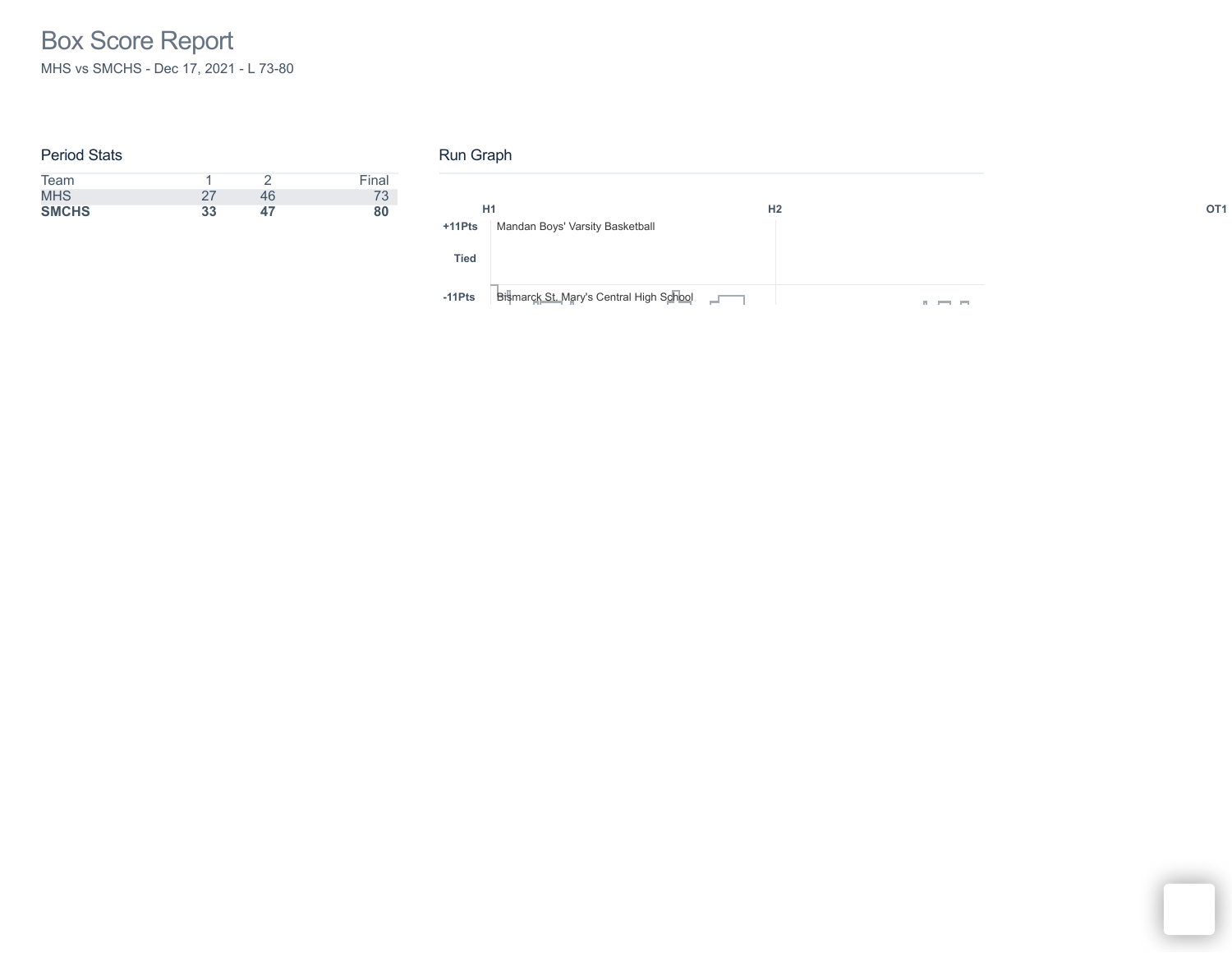#### Team Stats

|                              | <b>MHS</b>     | <b>SMCHS</b>   |
|------------------------------|----------------|----------------|
| Field Goal %                 | 45.2%          | 50.0%          |
| Effective Field Goal %       | 48.4%          | 58.3%          |
| 2FG Made/Attempted           | 24/40          | 20/35          |
| 2FG%                         | 60.0%          | 57.1%          |
| 3FG Made/Attempted           | 4/22           | 10/25          |
| 3FG%                         | 18.2%          | 40.0%          |
| FT Made/Attempted            | 13/19          | 10/11          |
| <b>Free Throw Percentage</b> | 68.4%          | 90.9%          |
| <b>Points Per Possession</b> | 1.00           | 1.19           |
| <b>Transition Points</b>     | $\overline{4}$ | 13             |
| Points Off Turnovers         | 7              | 9              |
| <b>Second Chance Points</b>  | 6              | 7              |
| Points in the Paint          | 38             | 30             |
| <b>Offensive Rebounds</b>    | 9              | $\overline{7}$ |
| Defense Rebounds             | 24             | 27             |
| <b>Assists</b>               | 16             | 18             |
| <b>Deflections</b>           | 4              | 5              |
| <b>Steals</b>                | 4              | 6              |
| <b>Blocks</b>                | $\overline{2}$ | 2              |
| <b>Turnovers</b>             | 11             | 9              |
| <b>Personal Fouls</b>        | 14             | 18             |
| <b>Charges Taken</b>         | 0              | 0              |



### Bismarck St. Mary's Central High School